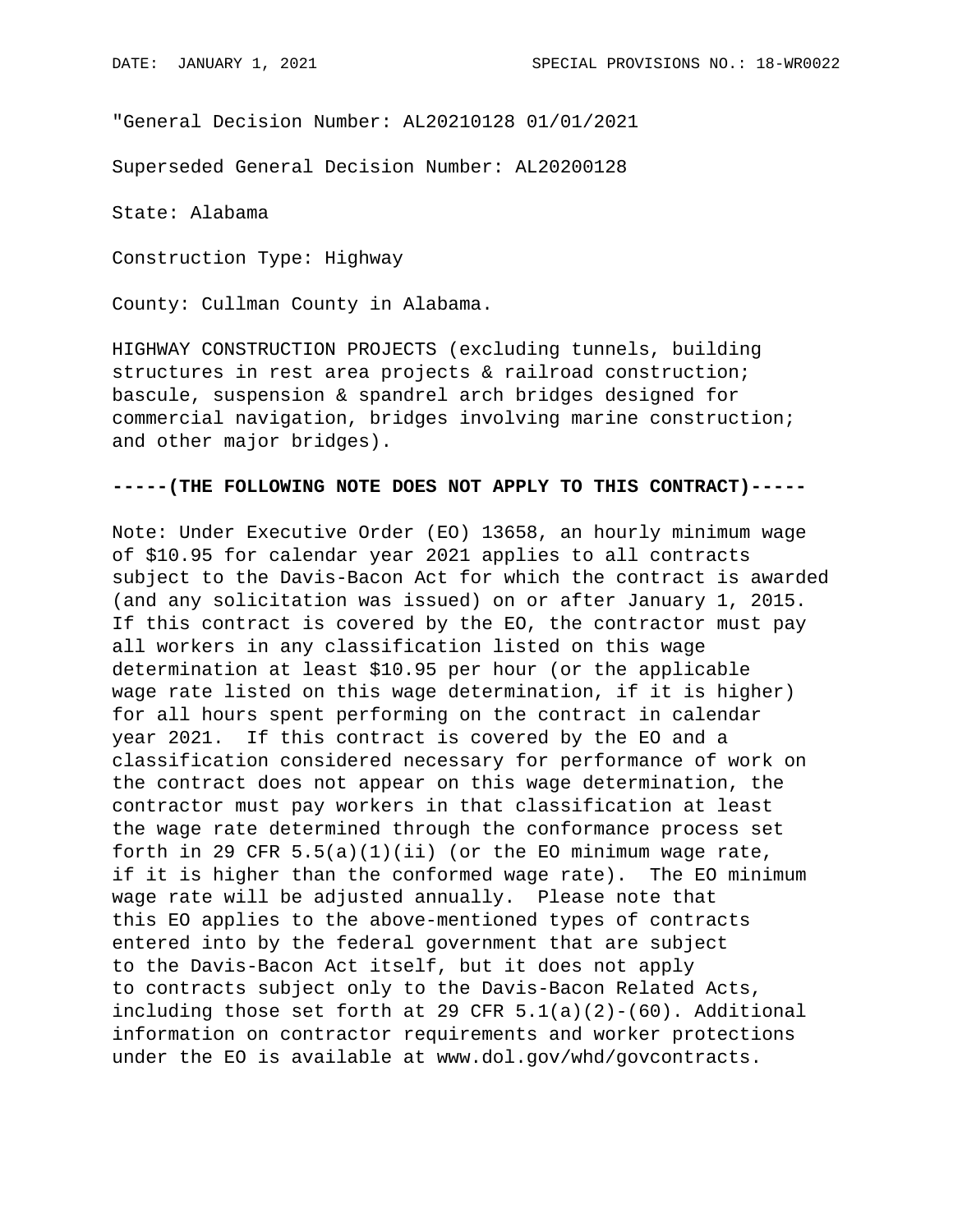| Modification Number | Publication Date |  |
|---------------------|------------------|--|
|                     | 01/01/2021       |  |

SUAL2019-007 11/13/2019

|                                                                      | Rates | Fringes |
|----------------------------------------------------------------------|-------|---------|
| CARPENTER (Form Work Only)\$ 15.25                                   |       | 0.00    |
| CEMENT MASON/CONCRETE FINISHER\$ 15.50                               |       | 0.00    |
| ELECTRICIAN\$ 20.41                                                  |       | 7.49    |
| HIGHWAY/PARKING LOT STRIPING:<br>Operator (Striping Machine)\$ 20.12 |       | 0.00    |
| IRONWORKER, REINFORCING\$ 17.05                                      |       | 0.00    |
| LABORER GRADE CHECKER\$ 15.89                                        |       | 0.00    |
| LABORER: Asphalt, Includes<br>Raker, Shoveler, Spreader and          |       |         |
| Distributor\$ 12.35                                                  |       | 0.00    |
| LABORER: Common or General\$ 12.41                                   |       | 0.00    |
| LABORER: Mason Tender -<br>Cement/Concrete\$ 13.48                   |       | 0.00    |
| LABORER: Erosion Control\$ 12.35                                     |       | 0.00    |
| OPERATOR: Asphalt Spreader\$ 14.31                                   |       | 0.00    |
| OPERATOR:<br>Backhoe/Excavator/Trackhoe\$ 15.97                      |       | 0.00    |
| Broom/Sweeper\$ 12.52<br>OPERATOR:                                   |       | 0.00    |
| Bulldozer\$ 15.64<br>OPERATOR:                                       |       | 0.00    |
| Crane\$ 24.98<br>OPERATOR:                                           |       | 0.00    |
| Distributor\$ 16.10<br>OPERATOR:                                     |       | 0.00    |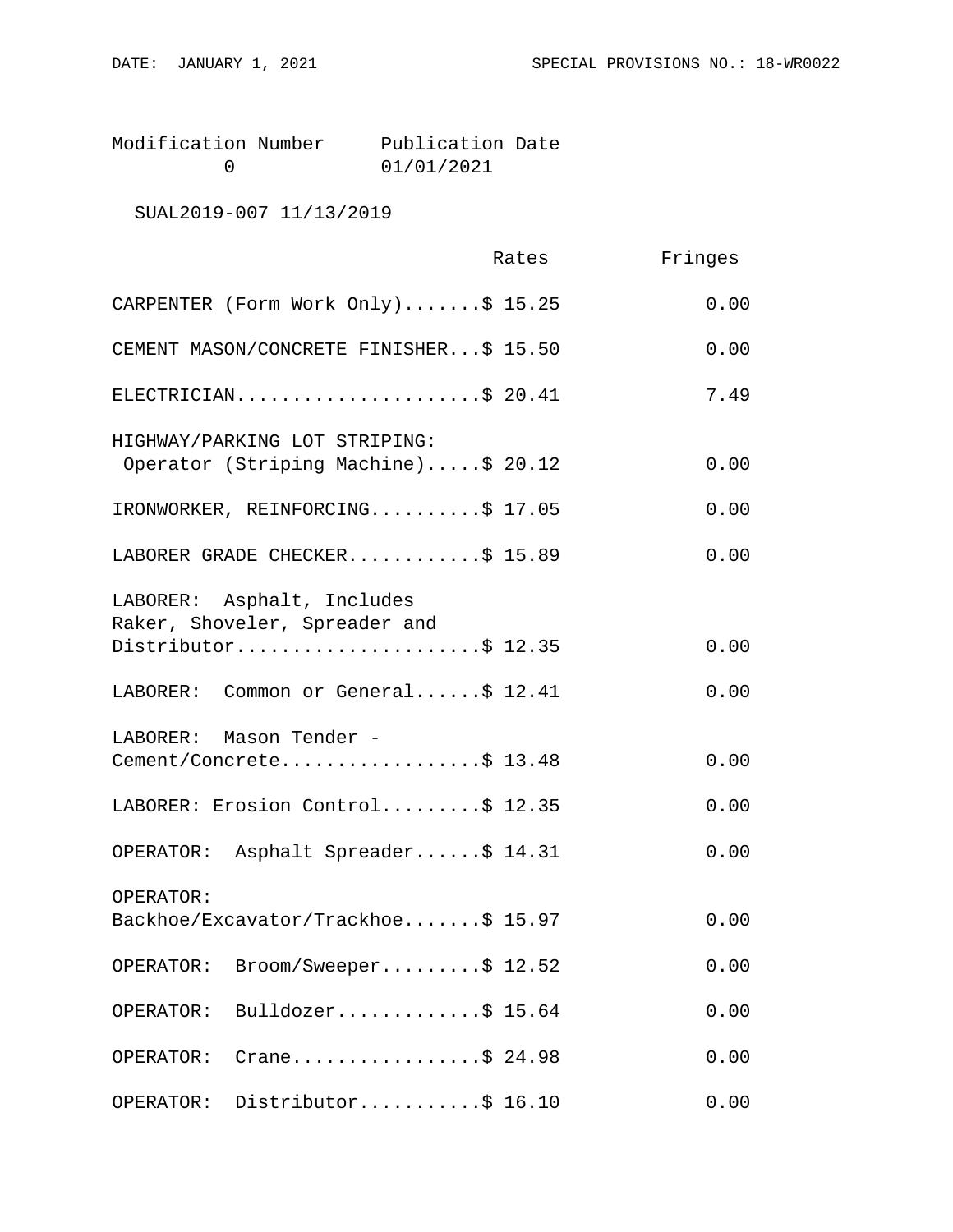| OPERATOR: Grader/Blade                                                                     |                  |  | 0.00 |  |  |
|--------------------------------------------------------------------------------------------|------------------|--|------|--|--|
| OPERATOR: Loader\$ 15.04                                                                   |                  |  | 0.00 |  |  |
| OPERATOR: Mechanic\$ 17.65                                                                 |                  |  | 0.00 |  |  |
| OPERATOR: Milling Machine\$ 12.72                                                          |                  |  | 0.00 |  |  |
| OPERATOR: Paver (Asphalt,<br>Aggregate, and Concrete)\$ 16.39                              |                  |  | 0.00 |  |  |
| OPERATOR: Roller\$ 14.50                                                                   |                  |  | 0.00 |  |  |
| TRAFFIC CONTROL: Flagger\$ 13.24                                                           |                  |  | 0.00 |  |  |
| TRAFFIC CONTROL:<br>Laborer-Cones/<br>Barricades/Barrels -<br>Setter/Mover/Sweeper\$ 12.76 |                  |  |      |  |  |
|                                                                                            |                  |  | 0.00 |  |  |
| TRUCK DRIVER: Dump Truck\$ 12.99                                                           |                  |  | 0.00 |  |  |
| TRUCK DRIVER: Flatbed Truck\$ 15.72                                                        |                  |  | 0.00 |  |  |
| TRUCK DRIVER: Lowboy Truck\$ 15.88                                                         |                  |  | 0.00 |  |  |
| TRUCK DRIVER: Water Truck\$ 12.95                                                          | ---------------- |  | 0.00 |  |  |
|                                                                                            |                  |  |      |  |  |

WELDERS - Receive rate prescribed for craft performing operation to which welding is incidental.

================================================================

Note: Executive Order (EO) 13706, Establishing Paid Sick Leave for Federal Contractors applies to all contracts subject to the Davis-Bacon Act for which the contract is awarded (and any solicitation was issued) on or after January 1, 2017. If this contract is covered by the EO, the contractor must provide employees with 1 hour of paid sick leave for every 30 hours they work, up to 56 hours of paid sick leave each year. Employees must be permitted to use paid sick leave for their own illness, injury or other health-related needs, including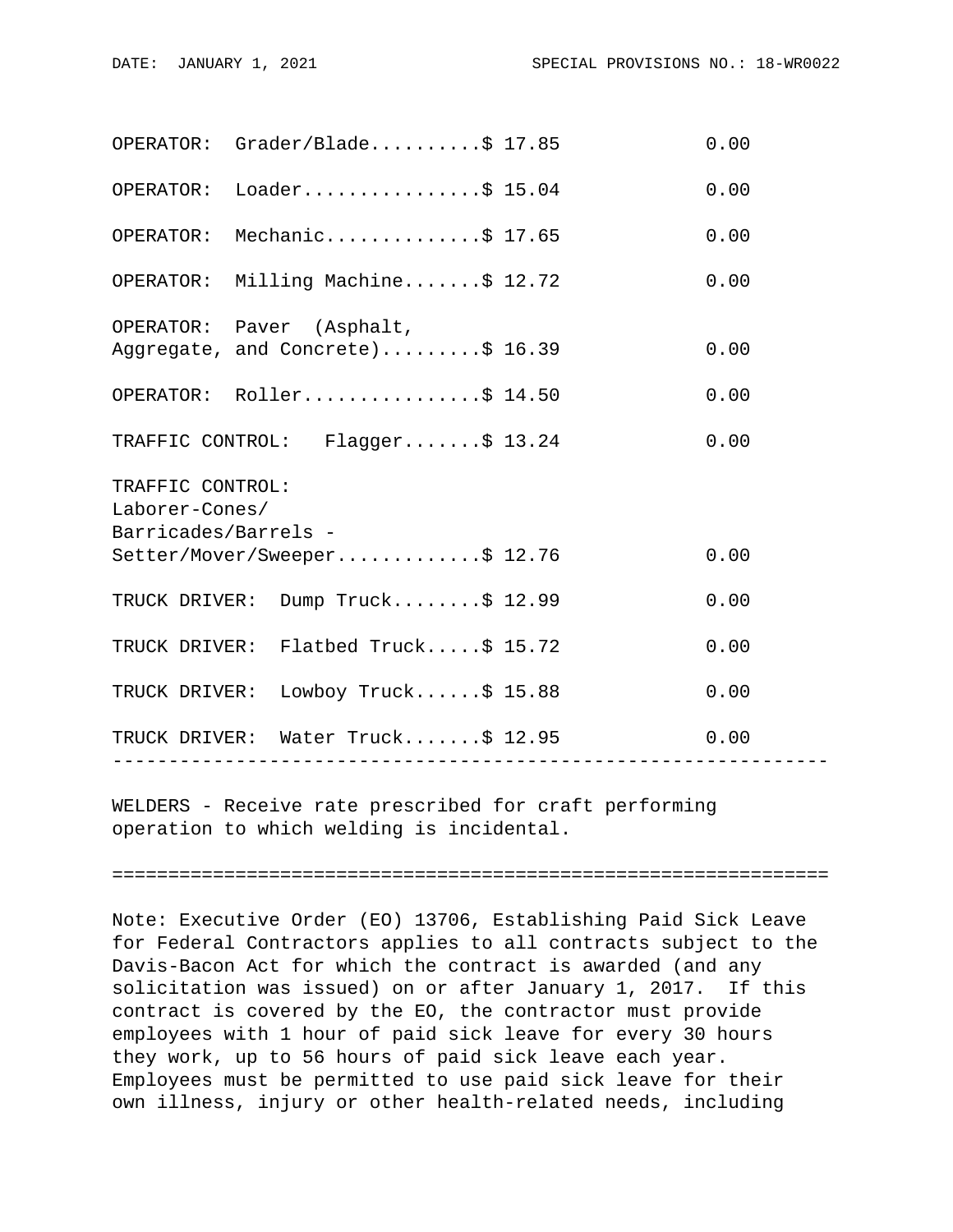preventive care; to assist a family member (or person who is like family to the employee) who is ill, injured, or has other health-related needs, including preventive care; or for reasons resulting from, or to assist a family member (or person who is like family to the employee) who is a victim of, domestic violence, sexual assault, or stalking. Additional information on contractor requirements and worker protections under the EO is available at www.dol.gov/whd/govcontracts.

Unlisted classifications needed for work not included within the scope of the classifications listed may be added after award only as provided in the labor standards contract clauses (29CFR 5.5 (a) (1) (ii)).

----------------------------------------------------------------

The body of each wage determination lists the classification and wage rates that have been found to be prevailing for the cited type(s) of construction in the area covered by the wage determination. The classifications are listed in alphabetical order of ""identifiers"" that indicate whether the particular rate is a union rate (current union negotiated rate for local), a survey rate (weighted average rate) or a union average rate (weighted union average rate).

Union Rate Identifiers

A four-letter classification abbreviation identifier enclosed in dotted lines beginning with characters other than ""SU"" or ""UAVG"" denotes that the union classification and rate were prevailing for that classification in the survey. Example: PLUM0198-005 07/01/2014. PLUM is an abbreviation identifier of the union which prevailed in the survey for this classification, which in this example would be Plumbers. 0198 indicates the local union number or district council number where applicable, i.e., Plumbers Local 0198. The next number, 005 in the example, is an internal number used in processing the wage determination. 07/01/2014 is the effective date of the most current negotiated rate, which in this example is July 1, 2014.

Union prevailing wage rates are updated to reflect all rate changes in the collective bargaining agreement (CBA) governing this classification and rate.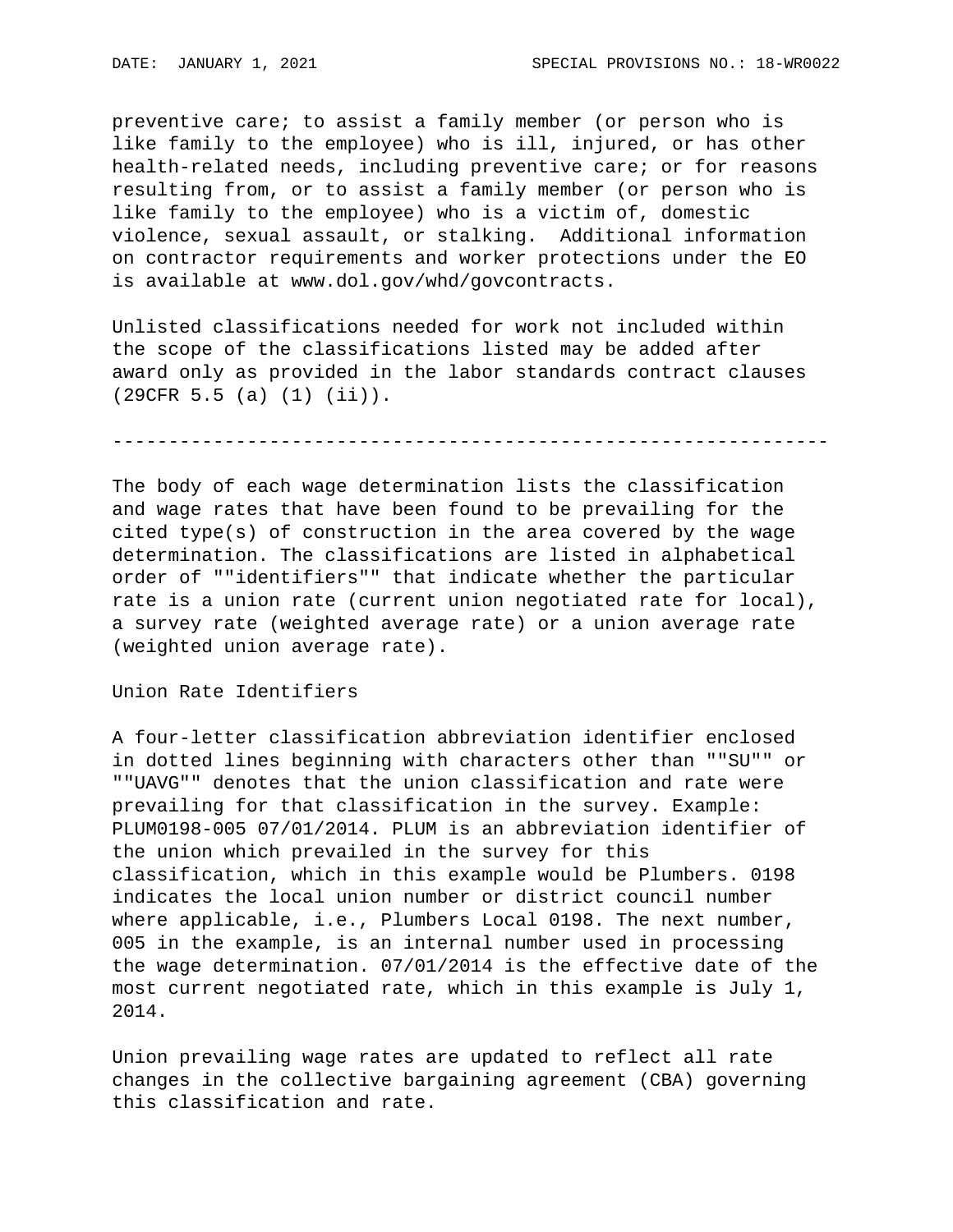Survey Rate Identifiers

Classifications listed under the ""SU"" identifier indicate that no one rate prevailed for this classification in the survey and the published rate is derived by computing a weighted average rate based on all the rates reported in the survey for that classification. As this weighted average rate includes all rates reported in the survey, it may include both union and non-union rates. Example: SULA2012-007 5/13/2014. SU indicates the rates are survey rates based on a weighted average calculation of rates and are not majority rates. LA indicates the State of Louisiana. 2012 is the year of survey on which these classifications and rates are based. The next number, 007 in the example, is an internal number used in producing the wage determination. 5/13/2014 indicates the survey completion date for the classifications and rates under that identifier.

Survey wage rates are not updated and remain in effect until a new survey is conducted.

Union Average Rate Identifiers

Classification(s) listed under the UAVG identifier indicate that no single majority rate prevailed for those classifications; however, 100% of the data reported for the classifications was union data. EXAMPLE: UAVG-OH-0010 08/29/2014. UAVG indicates that the rate is a weighted union average rate. OH indicates the state. The next number, 0010 in the example, is an internal number used in producing the wage determination. 08/29/2014 indicates the survey completion date for the classifications and rates under that identifier.

A UAVG rate will be updated once a year, usually in January of each year, to reflect a weighted average of the current negotiated/CBA rate of the union locals from which the rate is based.

----------------------------------------------------------------

WAGE DETERMINATION APPEALS PROCESS

1.) Has there been an initial decision in the matter? This can be: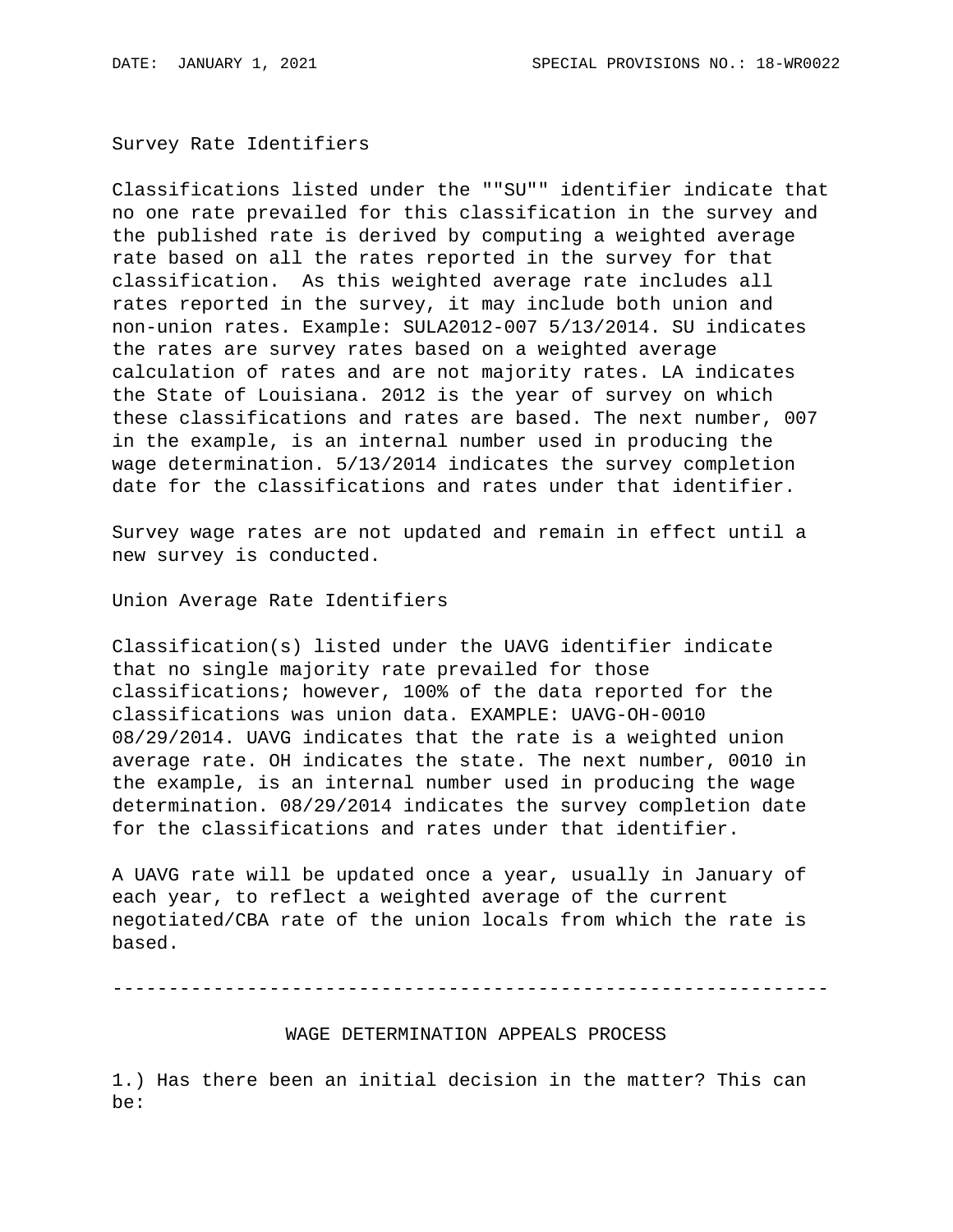- \* an existing published wage determination
- \* a survey underlying a wage determination
- \* a Wage and Hour Division letter setting forth a position on a wage determination matter
- \* a conformance (additional classification and rate) ruling

On survey related matters, initial contact, including requests for summaries of surveys, should be with the Wage and Hour Regional Office for the area in which the survey was conducted because those Regional Offices have responsibility for the Davis-Bacon survey program. If the response from this initial contact is not satisfactory, then the process described in 2.) and 3.) should be followed.

With regard to any other matter not yet ripe for the formal process described here, initial contact should be with the Branch of Construction Wage Determinations. Write to:

> Branch of Construction Wage Determinations Wage and Hour Division U.S. Department of Labor 200 Constitution Avenue, N.W. Washington, DC 20210

2.) If the answer to the question in 1.) is yes, then an interested party (those affected by the action) can request review and reconsideration from the Wage and Hour Administrator (See 29 CFR Part 1.8 and 29 CFR Part 7). Write to:

> Wage and Hour Administrator U.S. Department of Labor 200 Constitution Avenue, N.W. Washington, DC 20210

The request should be accompanied by a full statement of the interested party's position and by any information (wage payment data, project description, area practice material, etc.) that the requestor considers relevant to the issue.

3.) If the decision of the Administrator is not favorable, an interested party may appeal directly to the Administrative Review Board (formerly the Wage Appeals Board). Write to: